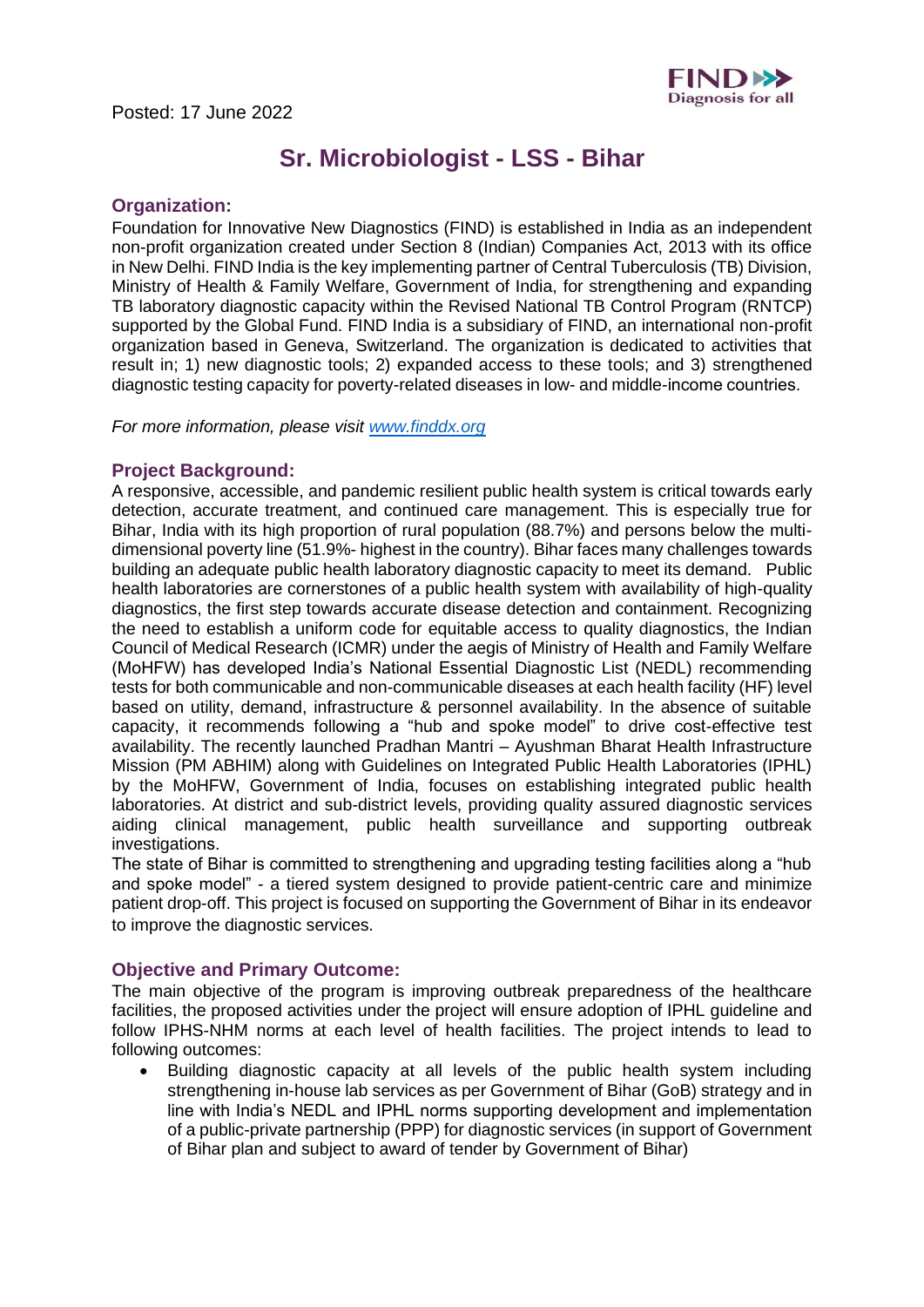

# Posted: 17 June 2022

- Strengthening quality diagnosis across tiers by building and implementing a quality management system (QMS) with continued mentoring mechanism
- Building sustainable laboratory capacity towards disease surveillance (focusing on febrile illnesses) through capacity building.

## **Location:** Patna, Bihar

### **Job description**

The Senior Microbiologist (Team Lead – MB) will work closely with the senior management, Team Lead, Project Manager, and project team at FIND, as well as the State officials and other stakeholders. The specific activities & responsibilities will include but not be limited to:

- Supporting the project manager in implementation of all laboratories technical assistance activities including creation/ review of documents for situational analysis of existing testing capacities.
- Supporting the project manager in preparation of an easy-to-use laboratory setup tool kit. The kit would include lab set-up checklist, standard operating procedures (SOP's), QMS (quality management systems) and training content. The training content for the laboratories would include testing, data management, lab quality assurance, lab biosafety, biomedical waste management and other areas as defined under the project.
- Supporting the project manager/team lead in preparation of specific training content related to specimen collection testing, handling, transportation, and biosafety.
- Providing technical support across LSS project district/testing sites as and when required including site visit/handholding/technical support for testing methodologies, QA, biosafety, biomedical waste management.
- Coordination with identified labs/hubs an identified participants and /or master trainer for online course, webinars, and onsite/assisted trainings.
- Ensuring that the project activities are conducted as per the work plan.
- Contribute actively towards improvising existing training materials and developing new AV material on lab related trainings including on equipment handling and maintenance.
- Contribute as a district/ state level facilitator for various lab related trainings as required
- Support or provide assistance to team in laboratories assessment visits.
- Identify gaps or challenges in technical functioning or operation of the lab activities and to liaison with concern district/ sites health officials' on resolving.
- Provide timely feedback to FIND/ donors/ district official/ stakeholders on performance of laboratories under identified guidelines.
- Compilation and analysis of data related to various project activities and support the preparation of the periodic reports.
- Support external experts in publication achievements of the project.
- Any other task assigned time to time.

## **Qualification and Experience required:**

- MD/PhD in Microbiology with minimum 07 years of experience in laboratory especially in microbiology.
- Experience of conducting lab assessments, developing training contents and conducting training.
- Experience of working in health programs at national and state-level (including IDSP, NTEP, NACP and others)
- Strong scientific background in microbiology, epidemiology etc.